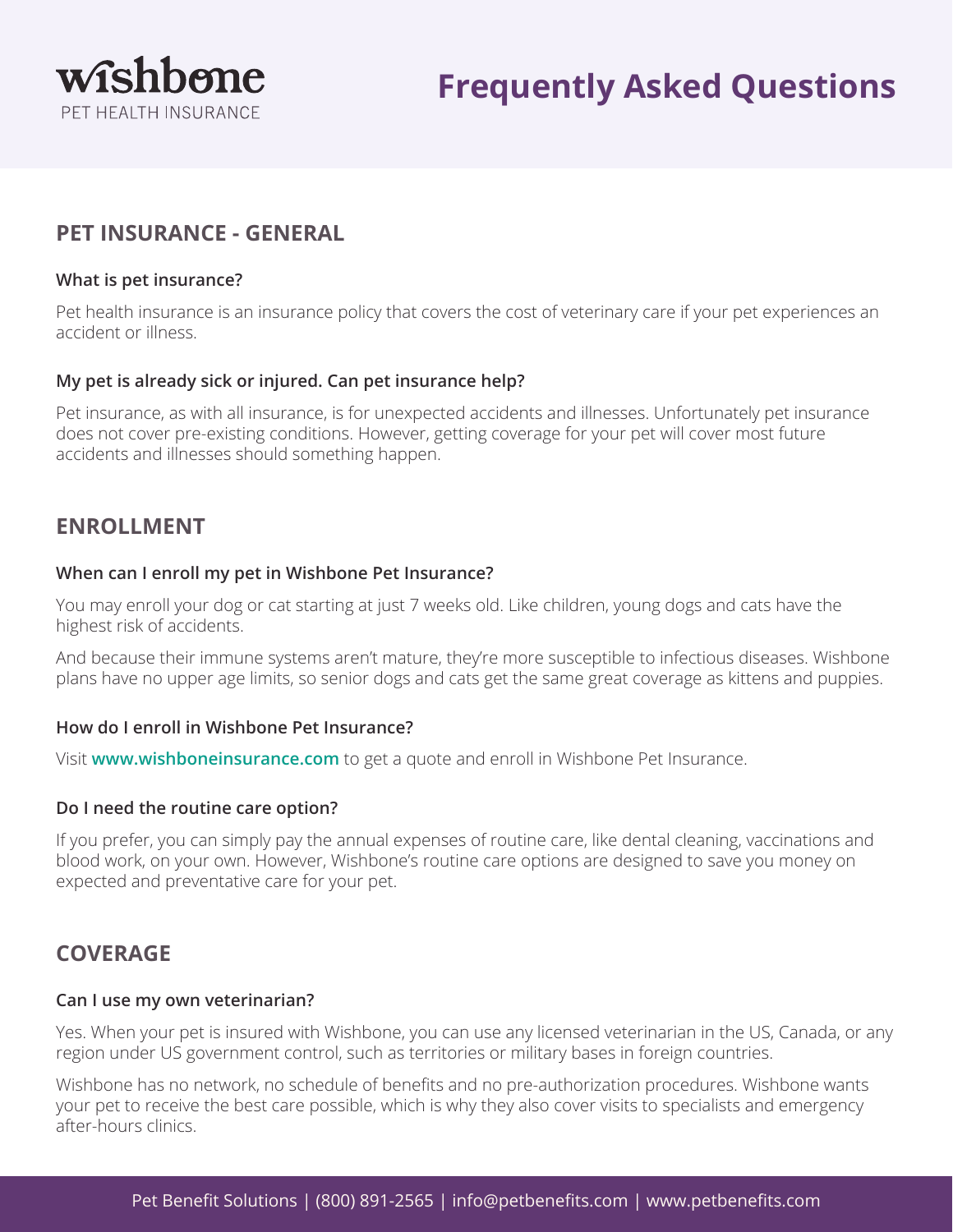### **Is my pet covered if we're traveling?**

Yes, all Wishbone policies include coverage at licensed veterinarians when traveling in the US, Canada, or any region under US government control, such as territories or military bases in foreign countries.

### **How long are my waiting periods?**

A waiting period refers to the amount of time after your start date before coverage is provided.

There is a 6 month waiting period for cruciate ligament events and any related conditions. Accidents, Illnesses and Routine care coverage have no waiting period and can be used on your policy effective date.

#### **Do you use a benefit schedule?**

No, Wishbone's accident and illness plan does not use a benefit schedule, which is a list that puts a limit on what each type of treatment can cost. Instead, Wishbone reimburses you on your actual vet bill after the deductible, up to your plan's maximum benefit.

#### **Will Wishbone cover my pet's dental needs?**

Good dental care is vitally important to the overall health of your pet. Wishbone's accident and illness plan includes coverage for periodontal disease and other dental issues if proper preventative care as outlined in the policy document has been performed.

You can also elect to enroll in a Routine Care Plus plan, that will cover up to \$150 towards your pet's routine dental cleaning.

### **CLAIMS**

### **How do I file a claim?**

The easiest and fastest way to file a claim is through your Wishbone member account. Once you login you can submit and view your claims, and sign up for direct deposit. Be sure to submit a completed claim form and supporting paid invoices within 180 days of the treatment date.

Your claim will be processed within 5 business days and we'll send reimbursements as paper checks or free direct deposit - your choice.

### **How fast will I receive my reimbursement?**

If you choose paper check, you can expect to receive it about 1-2 weeks after filing your claim. If you choose direct deposit, your reimbursement will be deposited within 2-3 business days after your claim is processed.